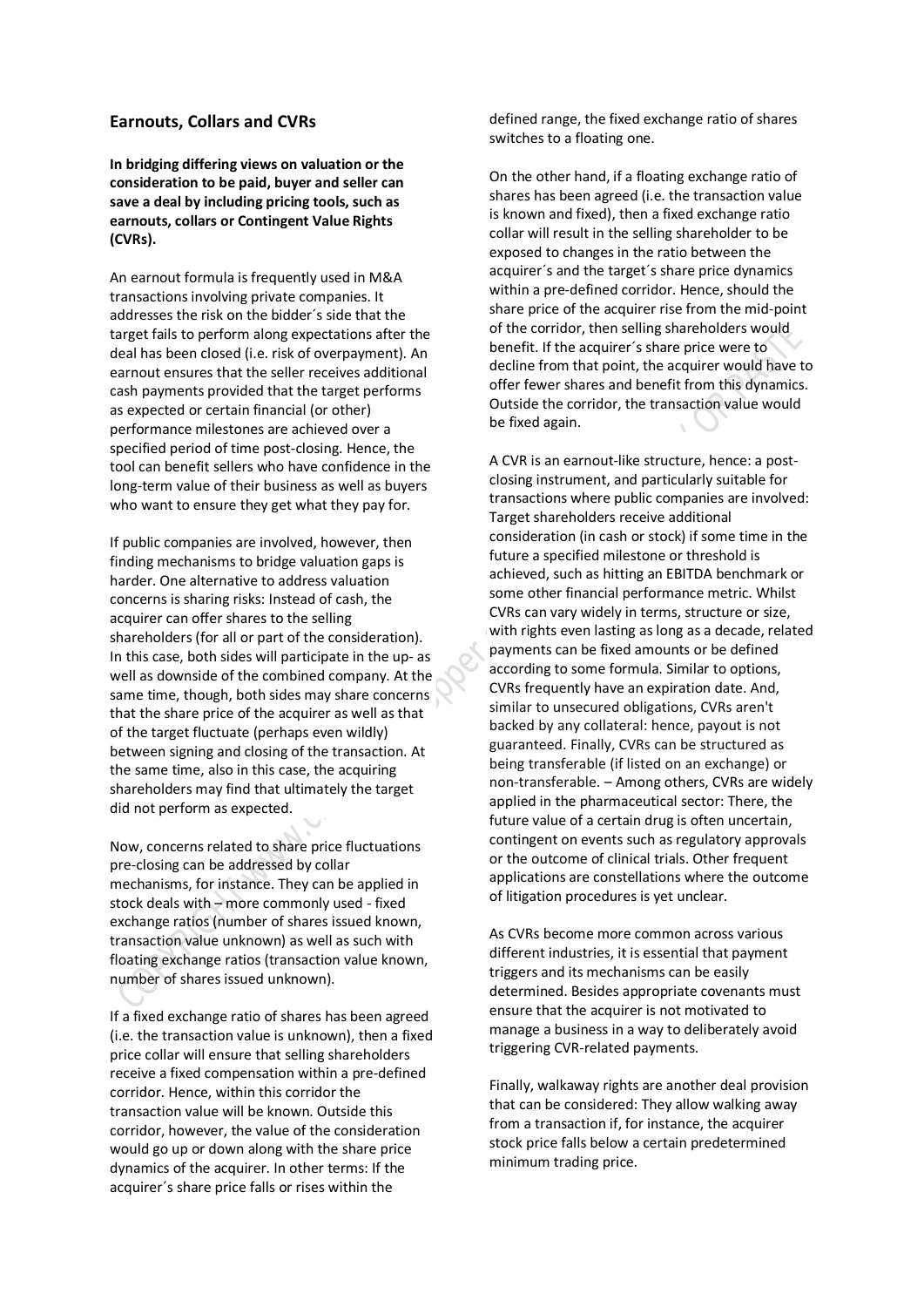POST-CLOSING PRE-CLOSING PUBLIC COLLARS CURS COMPANY PRIVATE EARNOUT COMPANY Contact Manufacturistics of the Contact Contact Contact Contact Contact Contact Contact Contact Contact Contact Contact Contact Contact Contact Contact Contact Contact Contact Contact Contact Contact Contact Contact Contac